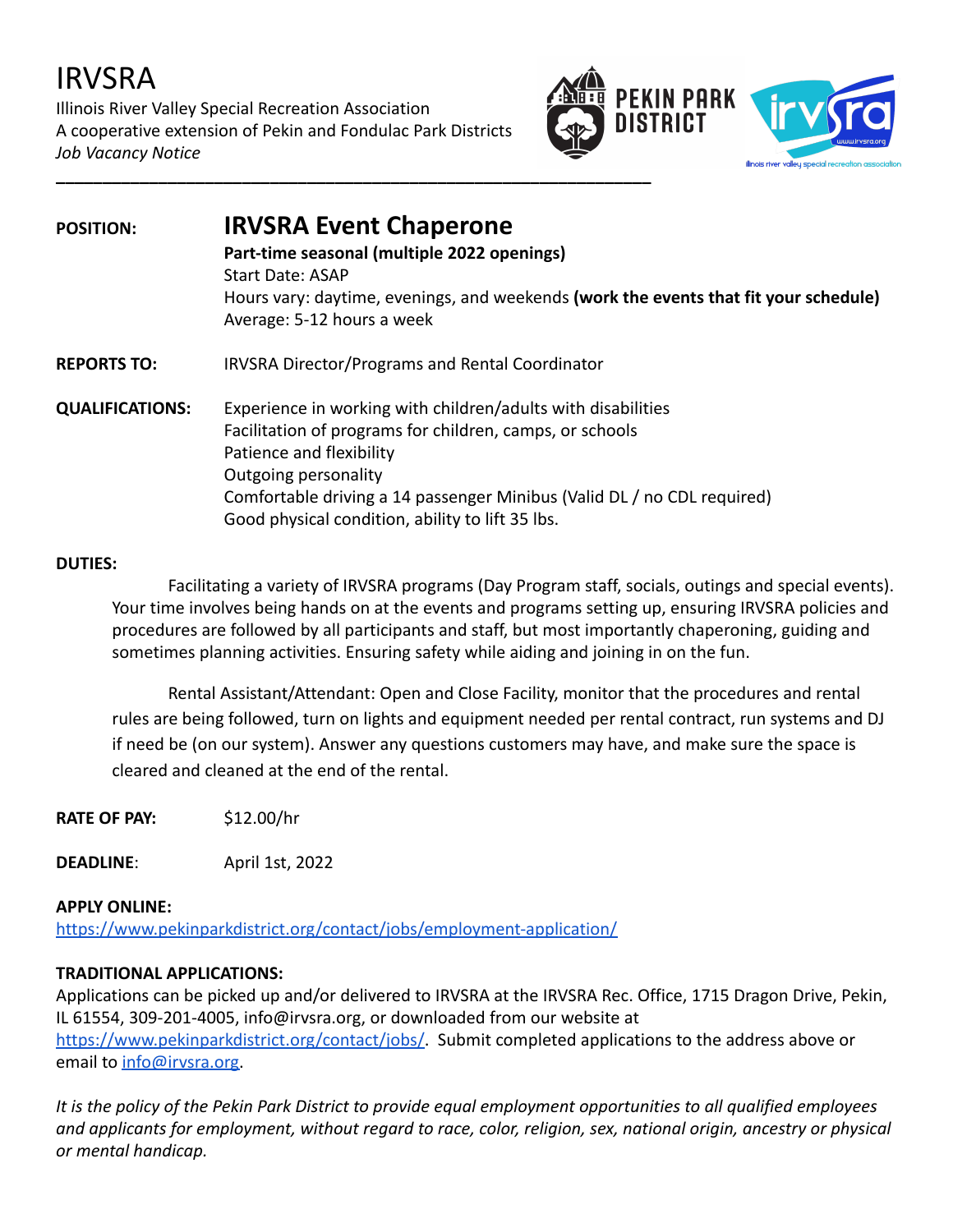

## **Job Description**



#### **Department: Pekin Park Recreation Department (Special Rec.) Job Title: IRVSRA Event Chaperone Supervision Designation: IRVSRA Program Manager and/or IRVSRA Program Assistant**

This position shall be responsible for the following:

- 1. Assist participants during IRVSRA events, programs, outings, etc.
- 2. Provide shuttle transportation from park locations to events locations.
- 3. Actively participating in orientations, trainings, and meetings as assigned.
- 4. Working as a team member to provide an exceptional Park Program experience for all participants.
- 5. Constant supervision of participants and volunteers in the program.
- 6. Assisting with event planning and preparation.
- 7. Guiding participants to full participation of activities with adaptations used on their individual needs.
- 8. Help participants with monetary choices about what they can and should afford while on the event/program.
- 9. Immediately alerting the Event Manager or IRVSRA Program Manager of any injuries, disciplinary problems, or special situation regarding participants.
- 10. Reporting property damage or unsafe conditions at all facilities to the IRVSRA Program Manager.
- 11. Returning the event location to prior state before event preparations took place.
- 12. Knowing the location of all your assigned participants at all times.
- 13. Greeting all participants at the start of each event.
- 14. Communicating clearly and courteously with staff, participants, guardians, and community members.
- 15. Setting a good example for all participants and conducting yourself in a friendly and professional manner at all times.
- 16. Creating and maintaining a safe, disciplined, and fun atmosphere for the participants.
- 17. Making recommendations throughout the program and submitting evaluations to the Program Manager at the end of the program.
- 18. The performance of other duties that may be assigned.
- 19. Many of our events and programs take place primarily in Pekin or East Peoria. Depending on event locations and which park district bus is used, Event Chaperones often start their hours at Pekin Park District or Fon du Lac Park District where they will pick up a MiniBus and then participants begin the shuttle process for their assigned event.
- 20. Insuring all Rental rules and regulations are followed by customers and party goers, help set up, clean up and open close facility for rentals.
- 21. Attend any and all trainings related to any IRVSRA Chaperone or Assistant positions.